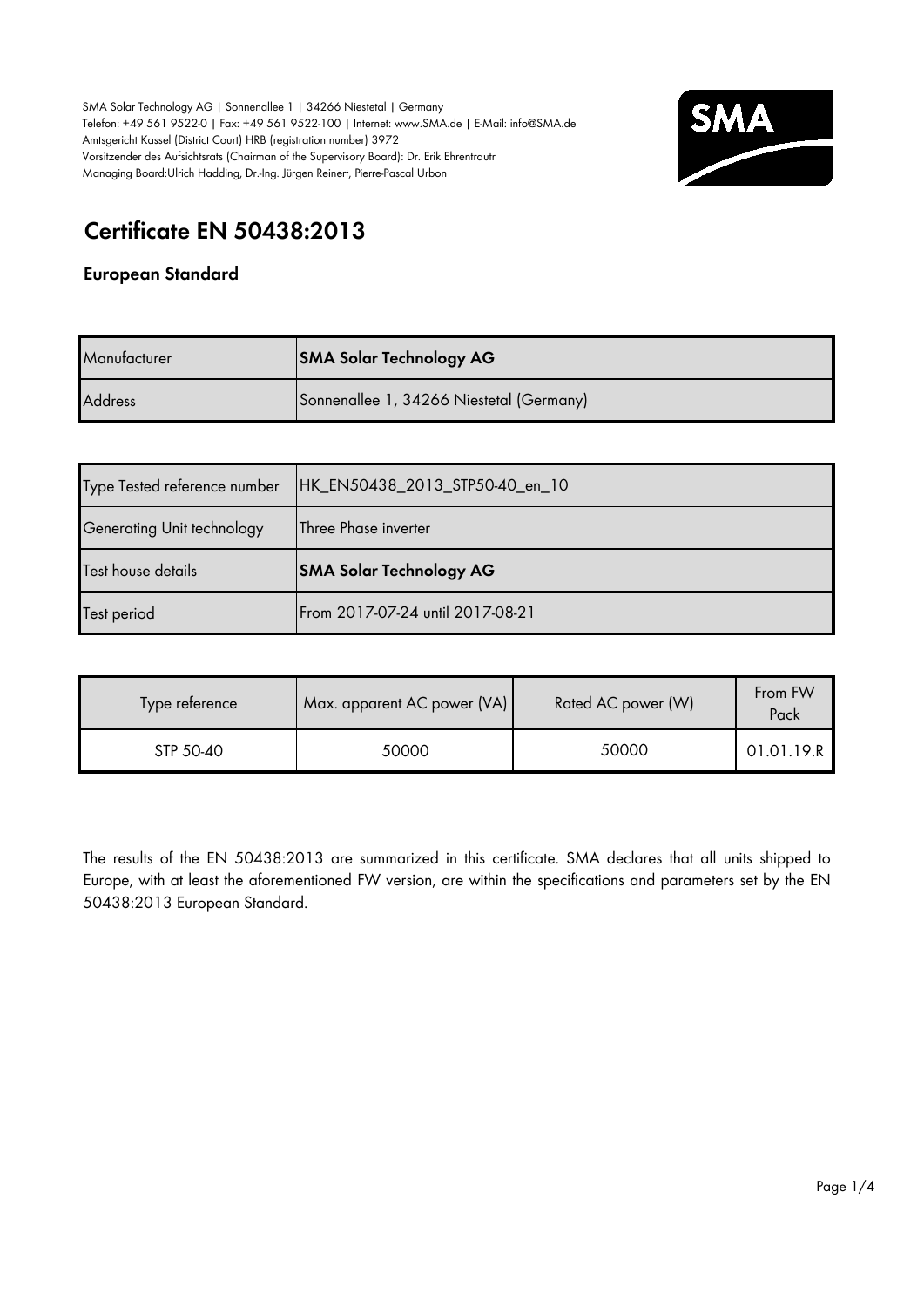

## **Test Results - Protection**

| Interface protection       |                                                                                               |                                                    |           |         |           |         |              |  |  |  |
|----------------------------|-----------------------------------------------------------------------------------------------|----------------------------------------------------|-----------|---------|-----------|---------|--------------|--|--|--|
| <b>Trip Tests</b>          |                                                                                               | EN 50438:2013<br><b>Measures Values</b><br>Setting |           |         |           |         | Verification |  |  |  |
| <b>Function</b>            | Magnitude                                                                                     | Time                                               | Magnitude | Time    | Magnitude | Time    |              |  |  |  |
| Undervoltage               | 195,5 V                                                                                       | 1500 ms                                            | 195,5V    | 1500 ms | 194,91 V  | 1492 ms |              |  |  |  |
| Overvoltage                | 264,5 V                                                                                       | $200$ ms                                           | 264,5 V   | 200 ms  | 264,93 V  | 192 ms  |              |  |  |  |
| Underfrequency             | 47,5 Hz                                                                                       | 500 ms                                             | 47,5 Hz   | 500 ms  | 47,48 Hz  | 509 ms  |              |  |  |  |
| Overfrequency              | $52$ Hz                                                                                       | 500 ms                                             | 52 Hz     | 500 ms  | $52$ Hz   | 490 ms  |              |  |  |  |
| Tolerances on trip values: |                                                                                               |                                                    |           |         |           |         |              |  |  |  |
| - Voltage:±1% Vnom         | - Clearance time: in accordance with table 4 of EN 50438/2013<br>- Frequency: $\pm$ 0,5% fnom |                                                    |           |         |           |         |              |  |  |  |

| Loss of mains test according to the EN 62116 |                |                |                |                |                |                |  |  |  |  |  |
|----------------------------------------------|----------------|----------------|----------------|----------------|----------------|----------------|--|--|--|--|--|
|                                              | 29%            | 58 %           | 100%           | 29%            | 58 %           | 100 %          |  |  |  |  |  |
| Test power and imbalance                     | $-5\%$ Q       | $-5\%$ Q       | $-5%P$         | $+5\%$ Q       | $+5\%$ Q       | $+5%P$         |  |  |  |  |  |
|                                              | (Test 22)      | (Test 12)      | (Test 5)       | (Test 31)      | (Test 21)      | (Test 10)      |  |  |  |  |  |
| Limit (s)                                    | 2 <sub>s</sub> | 2 <sub>s</sub> | 2 <sub>s</sub> | 2 <sub>s</sub> | 2 <sub>s</sub> | 2 <sub>s</sub> |  |  |  |  |  |
| Measured Value (s)                           | .64 s          | 0.22s          | 1.63s          | 0.28 s         | 0.27s          | 0,55s          |  |  |  |  |  |
| Verification                                 |                |                |                |                |                |                |  |  |  |  |  |

| Connection and starting to generate electrical power |                 |                       | Short-circuit current contribution |                  |              |                     |          |
|------------------------------------------------------|-----------------|-----------------------|------------------------------------|------------------|--------------|---------------------|----------|
| Test sequence                                        | Limit           | Test value            | Verification                       | Time after fault |              | Voltage (V)         | Curr     |
| $f < 47,45$ Hz                                       | no connect      | no connect            |                                    |                  | $< 50$ ms    | 230,05              | 79       |
| $f \ge 47,45$ Hz                                     | 60 <sub>s</sub> | 76,81 s               |                                    |                  | $100$ ms     | 10,3                | $\Omega$ |
| $f > 50,10$ Hz                                       | no connect      | no connect            |                                    |                  | $250$ ms     | 10,24               | $\Omega$ |
| $f \le 50,10$ Hz                                     | 60 <sub>s</sub> | 73,32 s               |                                    | 500 ms           |              | 10,24               | $\Omega$ |
| $U < 0.84$ Un                                        | no connect      | no connect            |                                    |                  | Time to Trip | 0,53                | in se    |
| $U \ge 0.84$ Un                                      | 60 <sub>s</sub> | 73.38 s               |                                    |                  |              |                     |          |
| $U > 1,11$ Un                                        | no connect      | no connect            |                                    |                  |              | <b>DC</b> injection |          |
| $U \leq 1,11$ Un                                     | 60 <sub>s</sub> | 73,44 s               |                                    | P/Pr[%]          | Limit        | MV(A)               | Verif    |
| Power gradient after connection                      |                 |                       |                                    | 20               | $0,5%$ In    | 0,02203             |          |
|                                                      | Limit           | Test value            | Verification                       | 50               | $0,5%$ In    | 0.01562             |          |
| max. allowed gradient                                |                 | 10 %P/min 9,44 %P/min |                                    | 75               | $0,5%$ In    | 0,03503             | ٩        |

| ing to generate electrical power |                       |              | Short-circuit current contribution |             |             |
|----------------------------------|-----------------------|--------------|------------------------------------|-------------|-------------|
| Limit                            | Test value            | Verification | Time after fault                   | Voltage (V) | Current (A) |
| no connect                       | no connect            |              | $< 50$ ms                          | 230,05      | 79,26       |
| 60 <sub>s</sub>                  | 76,81 s               |              | $100$ ms                           | 10,3        | 0,76        |
|                                  | no connect no connect |              | $250$ ms                           | 10,24       | 0,14        |
| 60 <sub>s</sub>                  | 73,32 s               |              | 500 ms                             | 10,24       | 0.14        |
|                                  | no connect no connect |              | Time to Trip                       | 0.53        | in seconds  |

| connect              | no connect         |              | <b>DC</b> injection |           |         |              |  |
|----------------------|--------------------|--------------|---------------------|-----------|---------|--------------|--|
| 60 <sub>s</sub>      | 73,44 s            |              | P/Pr[%]             | Limit     | MV(A)   | Verification |  |
| nt after connection: |                    | 20           | $0,5%$ In           | 0,02203   |         |              |  |
| Limit                | Test value         | Verification | 50                  | $0,5%$ In | 0,01562 |              |  |
|                      | %P/min 9,44 %P/min |              | 75                  | 0,5% In   | 0,03503 |              |  |
|                      |                    |              | 100                 | 0,5% In   | 0,03123 |              |  |

## **Test Results - Power quality**

| Voltage fluctuations and flicker as per EN 61000-3-11 |       |       |              |      |              |  |  |  |  |  |
|-------------------------------------------------------|-------|-------|--------------|------|--------------|--|--|--|--|--|
|                                                       | dmax  | dc    | $d(t)$ in ms | Pst  | Plt (2hours) |  |  |  |  |  |
| Limit                                                 | 4.0%  | 3,3%  | 500          |      | 0.65         |  |  |  |  |  |
| Test value                                            | 0,00% | 0,00% | 0.00         | 0.04 | 0,04         |  |  |  |  |  |
| Verification                                          |       |       |              |      |              |  |  |  |  |  |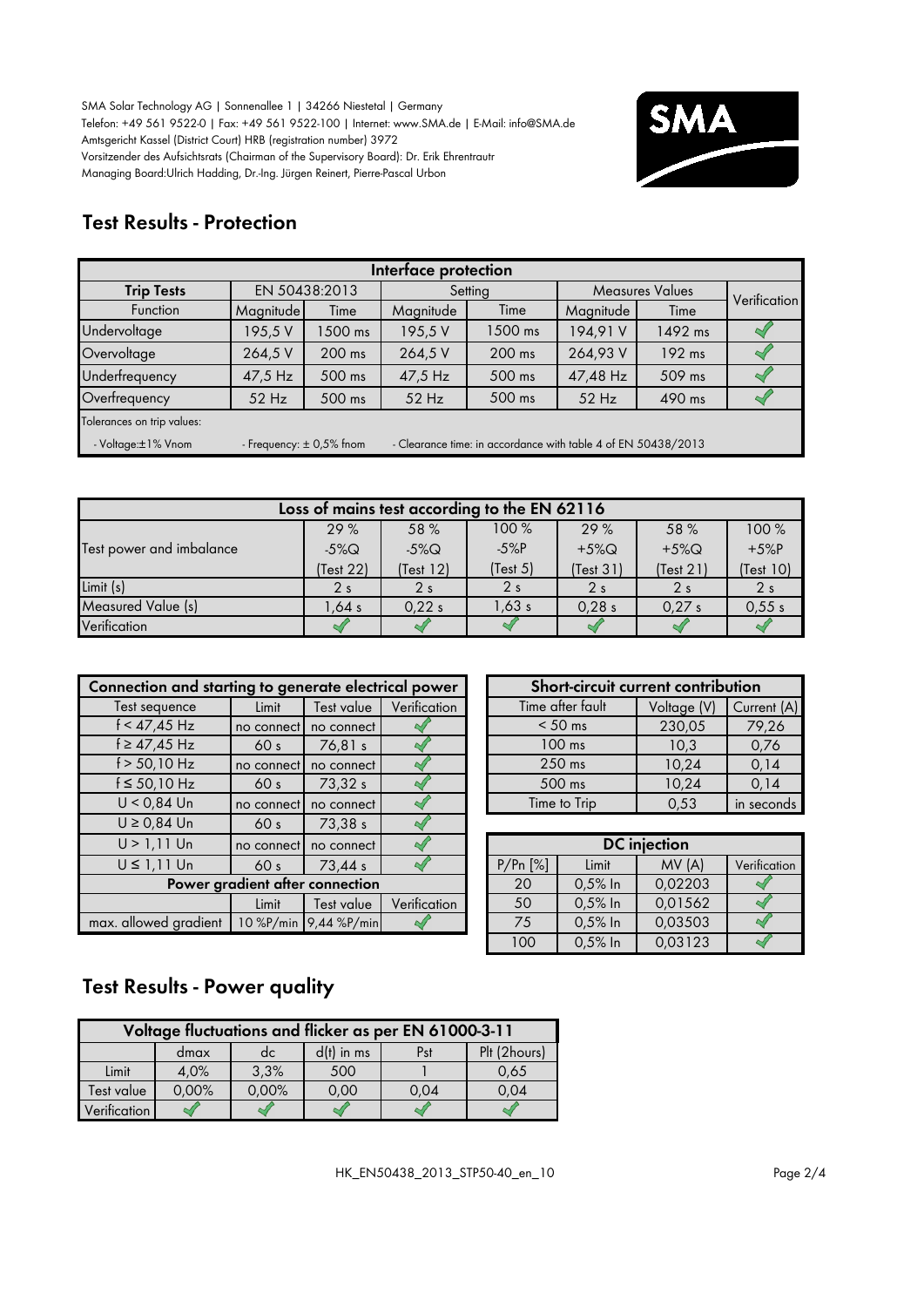

## **Test Results - Power quality**

| Harmonics as per BS EN 61000-3-12 |           |                          |           |       |            |       |                          |                          |  |  |
|-----------------------------------|-----------|--------------------------|-----------|-------|------------|-------|--------------------------|--------------------------|--|--|
|                                   |           | Thresholds               |           |       | $P/Pr$ [%] |       |                          |                          |  |  |
| Order                             | Frequency |                          | 50        |       |            | 100   |                          |                          |  |  |
|                                   | [Hz]      | 1/ln [%]                 | <b>MV</b> |       | <b>MV</b>  |       | Max. MV / Limit [%]      |                          |  |  |
| $\overline{2}$                    | 100       | 8,00%                    | 0,104A    | 0,14% | 0,19A      | 0,26% | 3,28%                    |                          |  |  |
| 3                                 | 150       |                          | 0,013 A   | 0,02% | 0,034 A    | 0,05% |                          |                          |  |  |
| $\overline{4}$                    | 200       | 4,00%                    | 0,058 A   | 0,08% | 0,035 A    | 0,05% | 1,98%                    | $\prec$                  |  |  |
| 5                                 | 250       | 10,70%                   | 0,253 A   | 0,35% | 0,296 A    | 0,41% | 3,81%                    | $\prec$                  |  |  |
| 6                                 | 300       | 2,67%                    | 0,041A    | 0,06% | 0,026 A    | 0,04% | 2,10%                    | $\preceq$                |  |  |
| $\overline{7}$                    | 350       | 7,20%                    | 0,146A    | 0,20% | 0,212A     | 0,29% | 4,06%                    | $\prec$                  |  |  |
| $\boldsymbol{8}$                  | 400       | 2,00%                    | 0,009 A   | 0,01% | 0,032 A    | 0,04% | 2,19%                    | $\blacktriangleleft$     |  |  |
| 9                                 | 450       |                          | 0,011 A   | 0,01% | 0,016 A    | 0,02% |                          |                          |  |  |
| 10                                | 500       | 1,60%                    | 0,027 A   | 0,04% | 0,027 A    | 0,04% | 2,36%                    | $\prec$                  |  |  |
| 11                                | 550       | 3,10%                    | 0,07 A    | 0,10% | 0,089 A    | 0,12% | 3,96%                    | $\blacktriangleleft$     |  |  |
| 12                                | 600       | 1,33%                    | 0,032 A   | 0,04% | 0,025 A    | 0,03% | 3,28%                    | $\blacktriangleleft$     |  |  |
| 13                                | 650       | 2,00%                    | 0,066 A   | 0,09% | 0,087 A    | 0,12% | 5,97%                    |                          |  |  |
| 14                                | 700       | $\overline{\phantom{a}}$ | 0,027 A   | 0,04% | 0,016 A    | 0,02% | $\overline{\phantom{a}}$ |                          |  |  |
| 15                                | 750       | $\overline{\phantom{a}}$ | 0,009 A   | 0,01% | 0,015 A    | 0,02% | $\overline{\phantom{a}}$ |                          |  |  |
| 16                                | 800       | $\blacksquare$           | 0,028 A   | 0,04% | 0,027 A    | 0,04% | $\overline{\phantom{a}}$ |                          |  |  |
| 17                                | 850       |                          | 0,04A     | 0,06% | 0,066 A    | 0,09% | $\blacksquare$           |                          |  |  |
| 18                                | 900       |                          | 0,026 A   | 0,04% | 0,023 A    | 0,03% |                          |                          |  |  |
| 19                                | 950       |                          | 0,031 A   | 0,04% | 0,068 A    | 0,09% |                          |                          |  |  |
| 20                                | 1000      |                          | 0,009 A   | 0,01% | 0,013 A    | 0,02% |                          |                          |  |  |
| 21                                | 1050      |                          | 0,009 A   | 0,01% | 0,013 A    | 0,02% |                          |                          |  |  |
| 22                                | 1100      |                          | 0,007 A   | 0,01% | 0,011 A    | 0,02% |                          |                          |  |  |
| 23                                | 1150      |                          | 0,022 A   | 0,03% | 0,049 A    | 0,07% |                          |                          |  |  |
| 24                                | 1200      |                          | 0,006 A   | 0,01% | 0,012 A    | 0,02% |                          |                          |  |  |
| 25                                | 1250      |                          | 0,019 A   | 0,03% | 0,05A      | 0,07% |                          |                          |  |  |
| 26                                | 1300      |                          | 0,01 A    | 0,01% | 0,01A      | 0,01% |                          |                          |  |  |
| 27                                | 1350      |                          | 0,008 A   | 0,01% | 0,011 A    | 0,02% |                          |                          |  |  |
| 28                                | 1400      |                          | 0,012 A   | 0,02% | 0,01 A     | 0,01% |                          | $\overline{\phantom{a}}$ |  |  |
| 29                                | 1450      | $\blacksquare$           | 0,019 A   | 0,03% | 0,047 A    | 0,06% | $\overline{\phantom{a}}$ |                          |  |  |
| 30                                | 1500      | $\overline{\phantom{a}}$ | 0,009 A   | 0,01% | 0,009 A    | 0,01% | $\overline{\phantom{a}}$ |                          |  |  |
| 31                                | 1550      | $\blacksquare$           | 0,022 A   | 0,03% | 0,043 A    | 0,06% | $\overline{\phantom{a}}$ | $\overline{\phantom{a}}$ |  |  |
| 32                                | 1600      | $\blacksquare$           | 0,008 A   | 0,01% | 0,01A      | 0,01% | $\blacksquare$           |                          |  |  |
| 33                                | 1650      |                          | 0,008 A   | 0,01% | 0,01 A     | 0,01% | $\blacksquare$           |                          |  |  |
| 34                                | 1700      |                          | 0,007 A   | 0,01% | 0,008 A    | 0,01% |                          |                          |  |  |
| 35                                | 1750      |                          | 0,021 A   | 0,03% | 0,036 A    | 0,05% |                          |                          |  |  |
| 36                                | 1800      | ÷                        | 0,007 A   | 0,01% | 0,009 A    | 0,01% |                          |                          |  |  |
| 37                                | 1850      | $\overline{\phantom{0}}$ | 0,021A    | 0,03% | 0,033 A    | 0,05% |                          |                          |  |  |
| 38                                | 1900      |                          | 0,005 A   | 0,01% | 0,007 A    | 0,01% |                          |                          |  |  |
| 39                                | 1950      |                          | 0,006 A   | 0,01% | 0,01 A     | 0,01% | $\overline{\phantom{a}}$ |                          |  |  |
| 40                                | 2000      |                          | 0,006 A   | 0,01% | 0,008 A    | 0,01% | $\overline{\phantom{a}}$ |                          |  |  |

MV=Measured Value